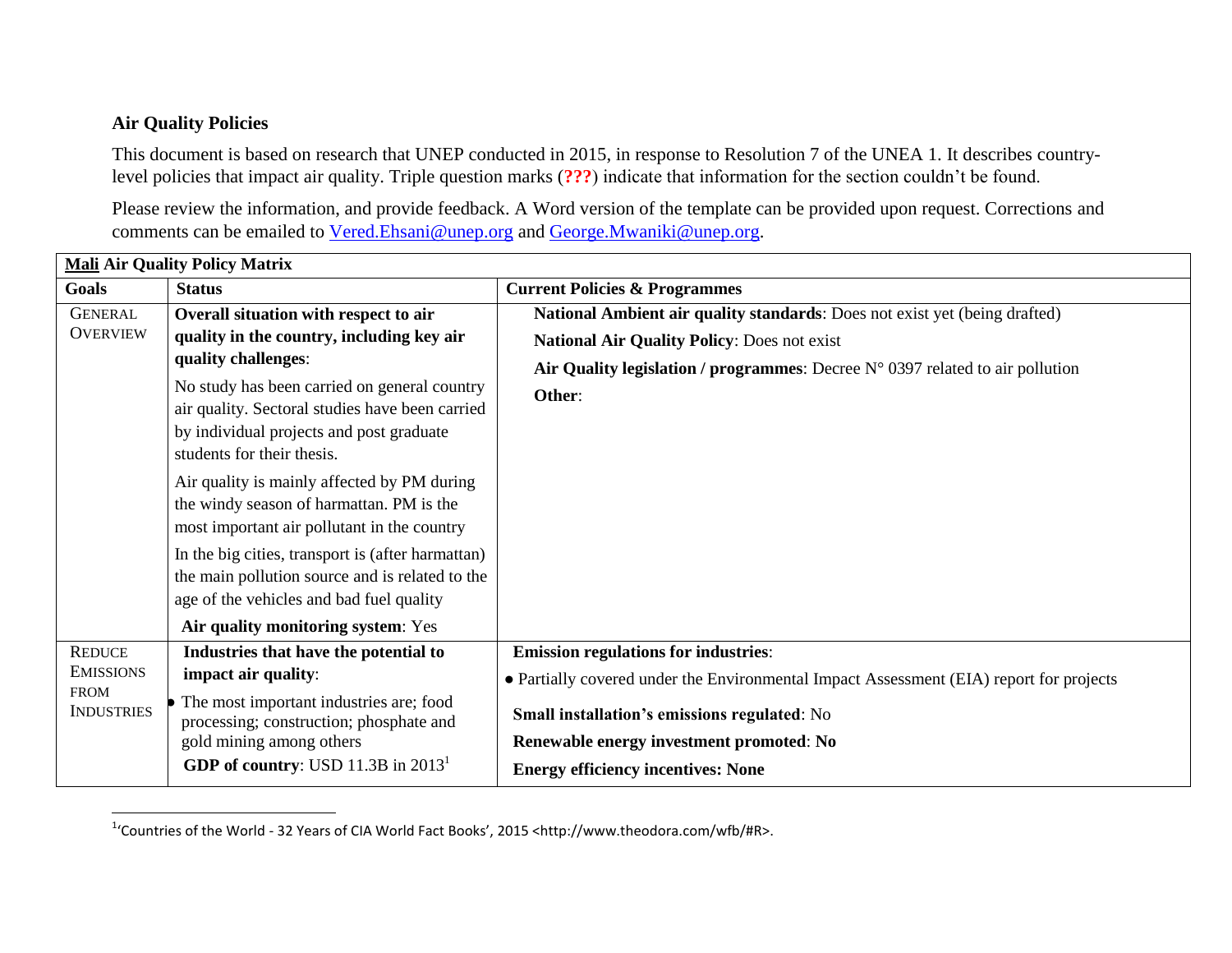|                                                                      | <b>Industries' share of GDP: 24%</b>                                                                                                                                                | Incentives for clean production and installation of pollution prevention technologies: None                                                                                                                                                |
|----------------------------------------------------------------------|-------------------------------------------------------------------------------------------------------------------------------------------------------------------------------------|--------------------------------------------------------------------------------------------------------------------------------------------------------------------------------------------------------------------------------------------|
|                                                                      | <b>Electricity sources:</b>                                                                                                                                                         | Actions to ensure compliance with regulations: None                                                                                                                                                                                        |
|                                                                      | 48.4% of the installed electricity generating<br>capacity (304,000 KW in 2010) is generated<br>from fossil fuel; the rest 51.6% is generated<br>from renewable source. <sup>2</sup> | Other actions at national, sub-national and / or local level to reduce industry: Agency for<br>Industrial Areas is created, for construction of industrial areas in the capital city Bamako and all<br>regional capital cities of country. |
| <b>REDUCE</b><br><b>EMISSIONS</b><br><b>FROM</b><br><b>TRANSPORT</b> | • Key transport-related air quality<br>challenges: (ex: vehicle growth, old fleet,<br>dirty fuel, poor public transport etc)                                                        | <b>Vehicle emission limit: None</b>                                                                                                                                                                                                        |
|                                                                      |                                                                                                                                                                                     | <b>Fuel Sulphur content:</b> (in ppm) Fuel (diesel) sulfur content restricted at 10000ppm                                                                                                                                                  |
|                                                                      | • Freight and passenger transport is usually<br>provided by private companies or<br>individuals                                                                                     | Fuel Lead content Unleaded gasoline restrictions since 2005                                                                                                                                                                                |
|                                                                      | • Private car ownership is low with 14 car per<br>1000 individuals in 2009<br>• Vehicle emissions are a major source of PM,<br>$NO2$ and CO                                         | <b>Restriction on used car importation:</b>                                                                                                                                                                                                |
|                                                                      |                                                                                                                                                                                     | • Age limit for second hand cars is set at 10 years; vehicles older than this are charged extra duty.                                                                                                                                      |
|                                                                      |                                                                                                                                                                                     | • Pre-importation inspection is required for road worthiness                                                                                                                                                                               |
|                                                                      |                                                                                                                                                                                     | Actions to expand, improve and promote public transport and mass transit: Many                                                                                                                                                             |
|                                                                      |                                                                                                                                                                                     | unsuccessful initiatives have been carried by the government and the private sector in the past<br>years (Tababus, SOTRAMA etc.)                                                                                                           |
|                                                                      |                                                                                                                                                                                     | Actions to promote non-motorized transport: (ex: include sidewalks and bike lanes in new                                                                                                                                                   |
|                                                                      |                                                                                                                                                                                     | road projects, car-free areas etc) Yes in all new road constructions sidewalks and bike lanes are<br>promoted in recent years.                                                                                                             |
|                                                                      |                                                                                                                                                                                     | Other transport-related actions: None                                                                                                                                                                                                      |
| <b>REDUCE</b>                                                        | <b>Outdoor, open burning:</b> (ex: is it commonly                                                                                                                                   | Legal framework: (ex: is burning banned?)                                                                                                                                                                                                  |
| <b>EMISSIONS</b>                                                     | done? burning what kinds of wastes? etc)                                                                                                                                            | Some waste management policies and regulations exist in the country. However, not all waste                                                                                                                                                |
| <b>FROM OPEN</b><br><b>BURNING OF</b>                                | •Uncontrolled waste burning, which is a                                                                                                                                             | streams are adequately addressed, such as e-waste, while many waste streams lack plans for                                                                                                                                                 |
| <b>AGRICULTU</b>                                                     | common practice, is one of the practices that                                                                                                                                       | policy implementation. <sup>3</sup>                                                                                                                                                                                                        |
| RAL/                                                                 | contributes to deteriorating air quality in                                                                                                                                         |                                                                                                                                                                                                                                            |

<sup>&</sup>lt;u>.</u><br><sup>2</sup>'Countries of the World - 32 Years of CIA World Fact Books'.<br><sup>3</sup>UNEP, 'Global Partnership on Waste Management (GPWM) > Information Platform > Country Waste Management Profiles > Country List', 2015.